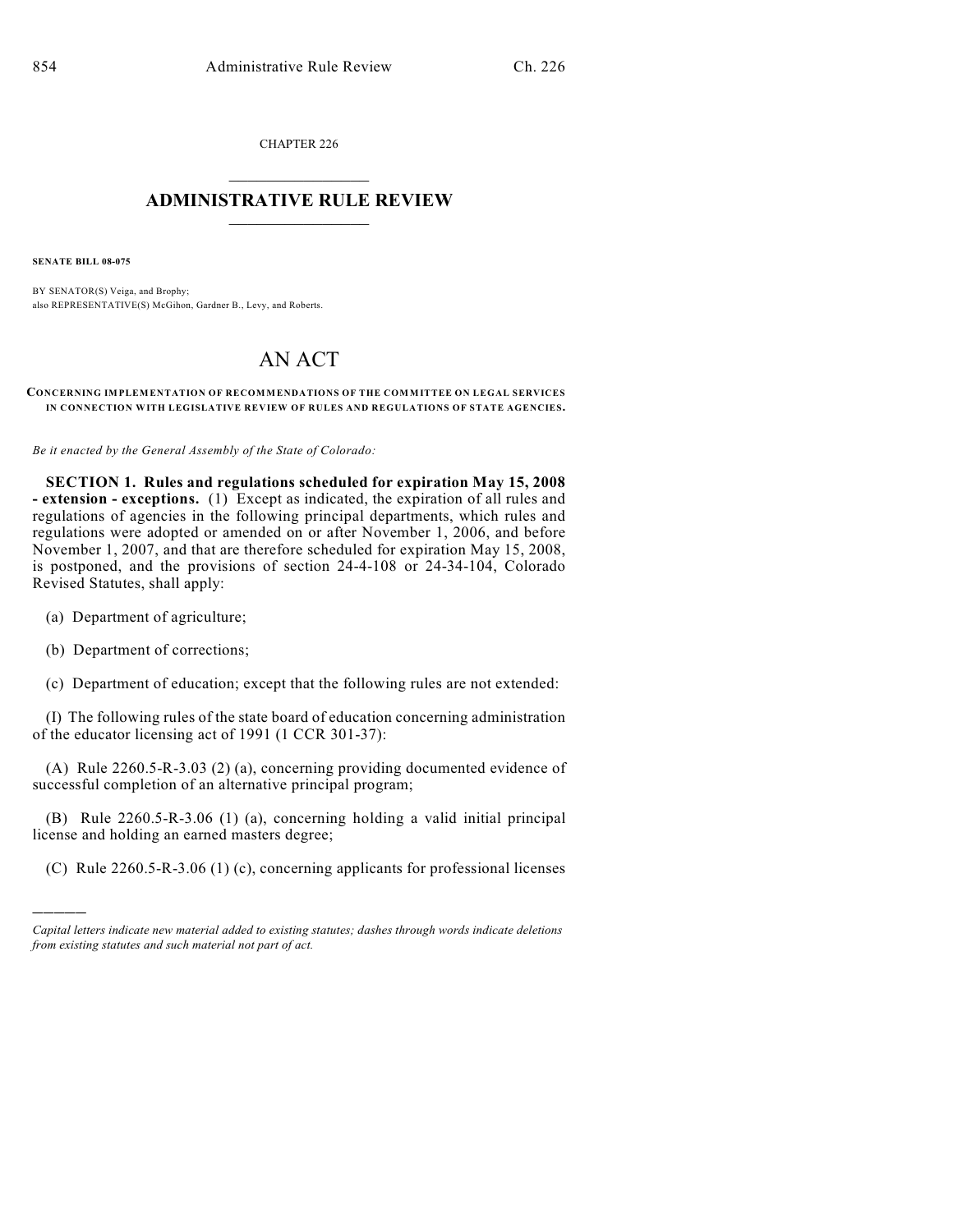need not complete an approved induction program as an initial principal licensee;

(D) Rule 2260.5-R-3.07 (1) (d), concerning applicants for professional licenses need not complete an approved induction program as an initial administrator licensee;

(E) Rule 2260.5-R-4.13 (4) (c), concerning being approved for a temporary educator eligibility (TEE) authorization, based on evidence which documents compliance with specified requirements;

(F) Rule 2260.5-R-4.17 (7), concerning a candidate who meets all requirements for an interim principal license, upon successful completion of an alternative principal preparation program;

(G) Rule 2260.5-R-15.00 (2) (d), concerning a license may be denied, suspended or revoked when the applicant or holder is or has ever been convicted of, pleads or has ever pled nolo contendere to or receives or has ever received a deferred sentence;

(H) Rule 2260.5-R-15.00 (2) (j), concerning a license may be suspended when the holder, without good cause, resigns or abandons his or her contracted position with a school district or fails or refuses to perform required services pursuant to an employment contract with a school district;

(II) The following rule of the state board of education concerning administration of the public school finance act of 1994 (1 CCR 301-39): Rule 2254-R-5.19 (3), concerning an eligible school district that had contracted with a community college to implement a dual degree program within two years preceding the effective date of the fast college fast jobs education program may continue to count any pupils enrolled in that program regardless of their grade;

(d) Department of health care policy and financing;

(e) Department of higher education;

(f) Department of human services; except that the following rules of the state board of human services concerning the traumatic brain injury program are not extended (12 CCR 2512-2):

(I) Rule 12.540 C., concerning program services shall only be provided, as necessary, for a period of one year;

(II) Rule 12.540 D., concerning contractors shall provide program services;

- (g) Department of labor and employment;
- (h) Department of law;
- (i) Department of local affairs;
- (j) Department of military and veterans affairs;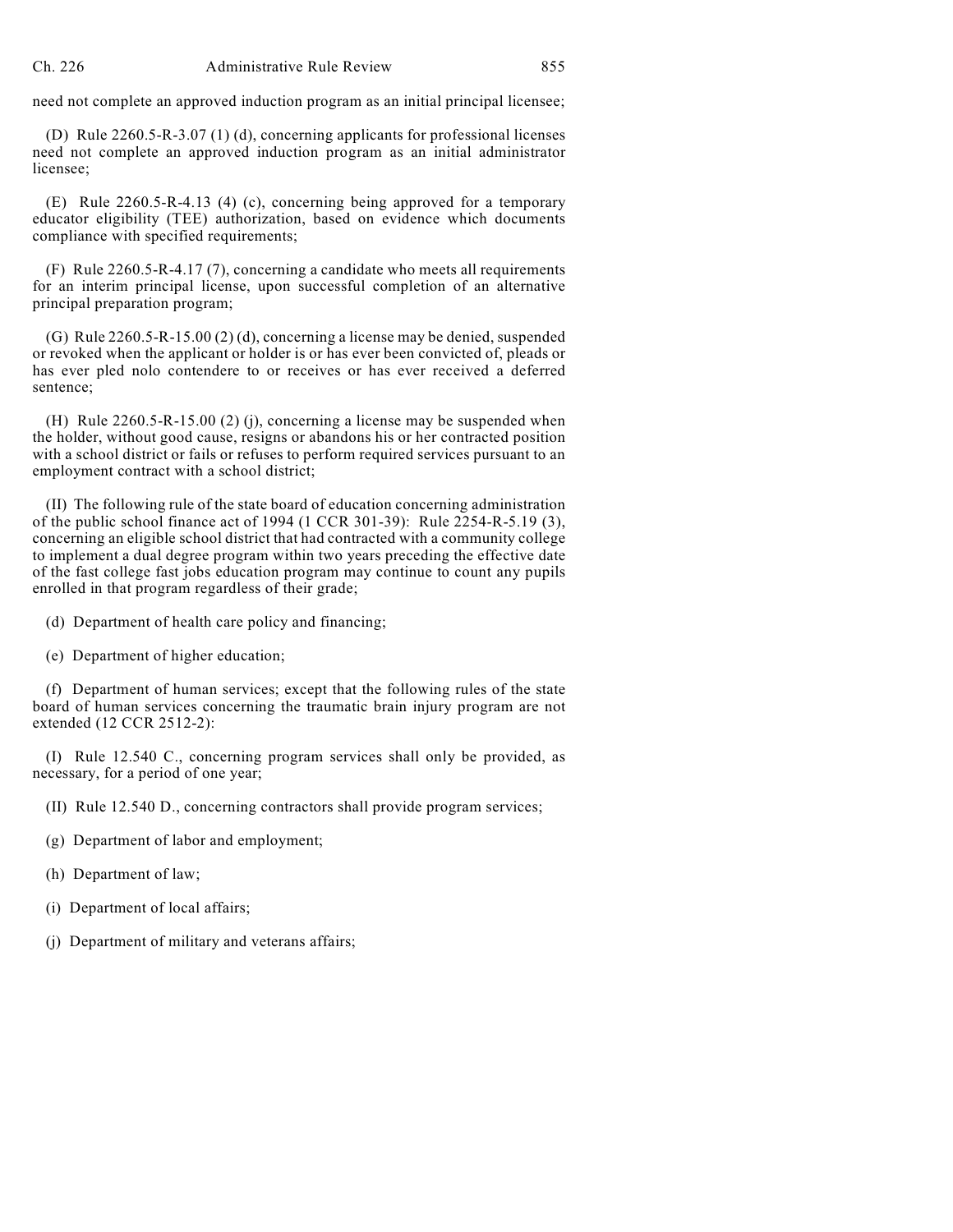(k) Department of natural resources;

(l) Department of personnel;

(m) Department of public health and environment;

- (n) Department of public safety;
- (o) Department of regulatory agencies;
- (p) Department of revenue; except that the following rules are not extended:

(I) The following rule of the division of motor vehicles concerning depot license plates (1 CCR 204-14): Rule 2.4, concerning depot plates shall be limited to one plate per mechanic or service technician;

(II) The following rule of the division of motor vehicles concerning transporter license plates (1 CCR 204-14): Rule 2.4, concerning false information on the application or renewal request may result in denial of the application;

(III) The following rule of the Colorado lottery commission concerning general rules and regulations (1 CCR 206-1): Rule 12.2, concerning commission compensation;

- (q) Department of state;
- (r) Department of transportation;
- (s) Department of the treasury.

(2) The expiration of all rules and regulations of the public employees' retirement association, which rules and regulations were adopted or amended on or after November 1, 2006, and before November 1, 2007, and which are therefore scheduled for expiration May 15, 2008, is postponed.

(3) The expiration of all rules and regulations of the office of the chief information security officer, in the office of the governor, which rules and regulations were adopted or amended on or after November 1, 2006, and before November 1, 2007, and which are therefore scheduled for expiration May 15, 2008, is postponed.

(4) (a) Rule 2260.5-R-3.07 (1), concerning a professional administrator license may be issued to an applicant, of rules of the state board of education, department of education, on administration of the educator licensing act of 1991 (1 CCR 301-37), is repealed, effective May 15, 2008.

(b) Rule 2260.5-R-4.17 (1), concerning completion of a teacher or special services provider preparation program, of rules of the state board of education, department of education, on administration of the educator licensing act of 1991 (1 CCR 301-37), is repealed, effective May 15, 2008.